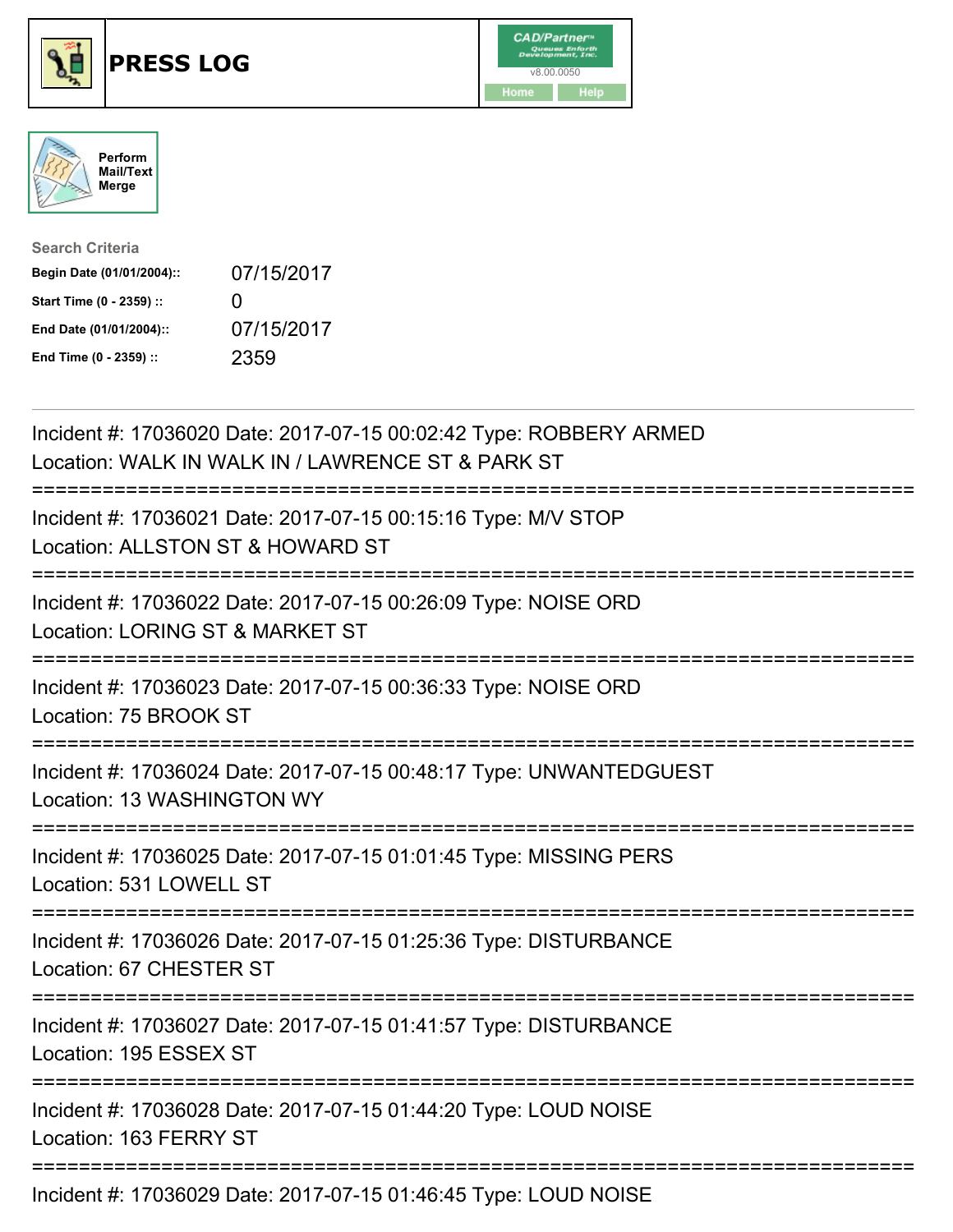| Location: 59 BROOKS STREET<br>___________________                                                                                                                           |
|-----------------------------------------------------------------------------------------------------------------------------------------------------------------------------|
| Incident #: 17036030 Date: 2017-07-15 02:01:13 Type: LOUD NOISE<br>Location: 111 CHESTER ST #A                                                                              |
| Incident #: 17036031 Date: 2017-07-15 02:02:10 Type: KEEP PEACE<br>Location: 184 SARATOGA ST FL 1<br>================================                                       |
| Incident #: 17036032 Date: 2017-07-15 02:18:04 Type: LOUD NOISE<br>Location: 170 SOUTH UNION STREET<br>:==========================<br>------------------------------------- |
| Incident #: 17036033 Date: 2017-07-15 02:20:08 Type: HIT & RUN M/V<br>Location: ERVING AV & LAWRENCE ST                                                                     |
| Incident #: 17036034 Date: 2017-07-15 02:23:46 Type: ALARMS<br>Location: 216 CANAL ST                                                                                       |
| ====================================<br>Incident #: 17036035 Date: 2017-07-15 02:24:35 Type: LOUD NOISE<br>Location: 22 WOODLAND STREET #204                                |
| Incident #: 17036036 Date: 2017-07-15 02:25:34 Type: M/V STOP<br>Location: E HAVERHILL ST & FERRY ST<br>----------------------------                                        |
| Incident #: 17036037 Date: 2017-07-15 02:26:20 Type: M/V STOP<br>Location: HAVERHILL ST & PROSPECT ST                                                                       |
| Incident #: 17036039 Date: 2017-07-15 02:33:01 Type: FIGHT<br>Location: TRIPOLI BAKERY INC / 106 COMMON ST                                                                  |
| Incident #: 17036038 Date: 2017-07-15 02:33:25 Type: NOISE ORD<br>Location: HAFFNERS CARWASH / PARKER ST                                                                    |
| Incident #: 17036040 Date: 2017-07-15 02:37:12 Type: DISTURBANCE<br>Location: SAMS / 389 BROADWAY                                                                           |
| Incident #: 17036041 Date: 2017-07-15 02:38:26 Type: LOUD NOISE<br>Location: 204 SOUTH UNION STREET #4                                                                      |
| Incident #: 17036042 Date: 2017-07-15 02:40:56 Type: INVEST CONT<br>Location: 48 OLIVE AV                                                                                   |
| Incident #: 17036043 Date: 2017-07-15 03:08:35 Type: LOUD NOISE                                                                                                             |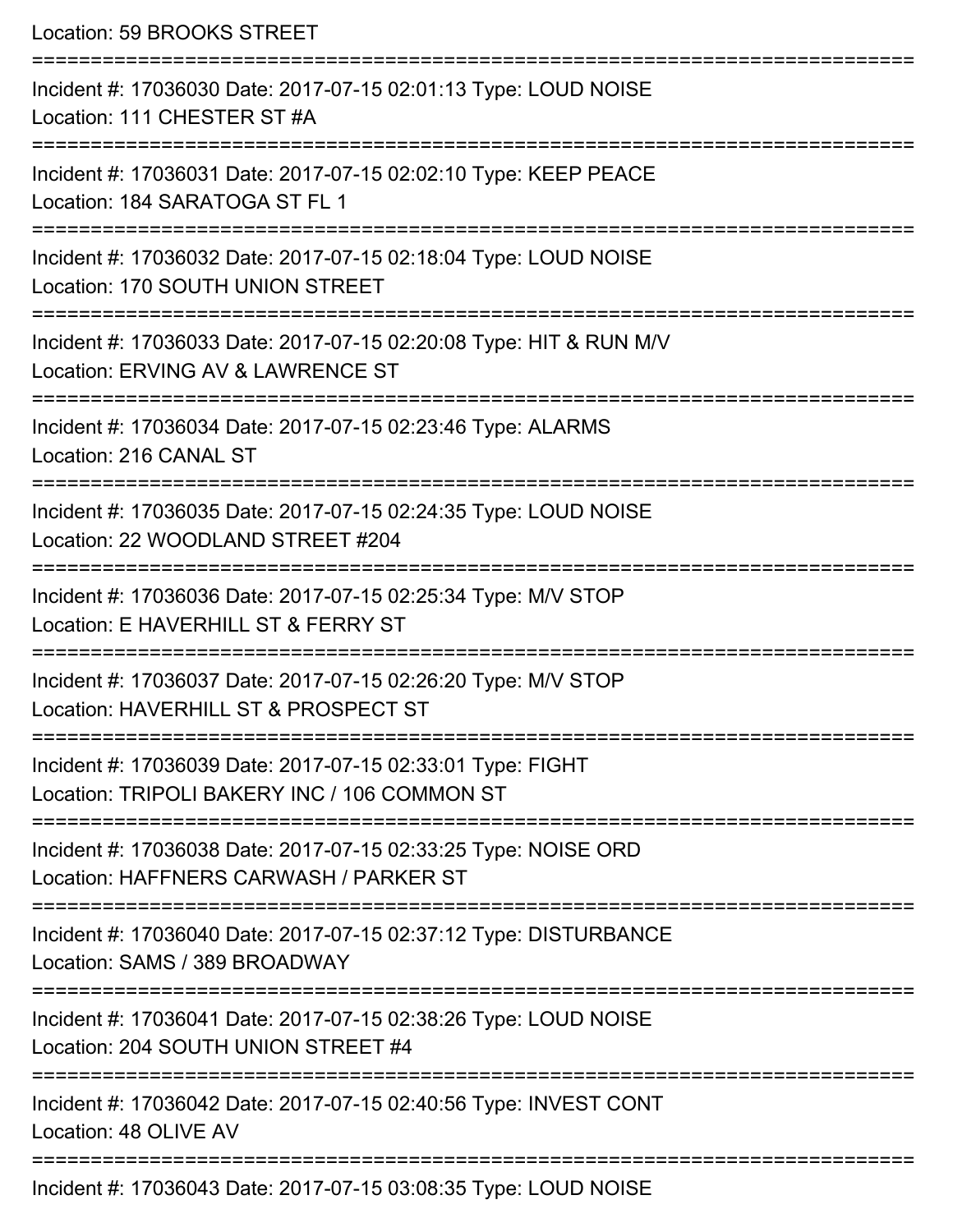| Incident #: 17036044 Date: 2017-07-15 03:12:47 Type: GUN CALL<br>Location: 149 WATER ST #1                                       |
|----------------------------------------------------------------------------------------------------------------------------------|
| Incident #: 17036045 Date: 2017-07-15 03:31:06 Type: DK (DRUNK)<br>Location: 81 EAST HAVERHILL                                   |
| Incident #: 17036047 Date: 2017-07-15 04:22:40 Type: LOUD NOISE<br>Location: 109 UNION ST                                        |
| Incident #: 17036046 Date: 2017-07-15 04:22:42 Type: M/V STOP<br>Location: AMESBURY ST & ESSEX ST                                |
| Incident #: 17036048 Date: 2017-07-15 04:38:11 Type: DOMESTIC/PROG<br>Location: 35 SALEM ST #3                                   |
| Incident #: 17036049 Date: 2017-07-15 04:54:52 Type: M/V STOP<br>Location: METHUEN ST & MILL ST                                  |
| Incident #: 17036050 Date: 2017-07-15 04:57:04 Type: DOMESTIC/PAST<br>Location: BRADFORD ST & HAMPSHIRE ST                       |
| Incident #: 17036051 Date: 2017-07-15 05:04:09 Type: LOUD NOISE<br>Location: 25 BOXFORD ST                                       |
| Incident #: 17036052 Date: 2017-07-15 05:16:43 Type: B&E/PAST<br>Location: RANCHO SOSA / 13 S BROADWAY                           |
| Incident #: 17036053 Date: 2017-07-15 05:19:46 Type: UNKNOWN PROB<br>Location: 13 BICKNELL TER FL 2                              |
| Incident #: 17036054 Date: 2017-07-15 06:33:59 Type: MV/BLOCKING<br>Location: 220 WALNUT ST                                      |
| Incident #: 17036055 Date: 2017-07-15 07:02:12 Type: B&E/PAST<br>Location: 170 E HAVERHILL ST                                    |
| Incident #: 17036056 Date: 2017-07-15 07:11:48 Type: ALARM/BURG<br>Location: VALENTINE & KEBARTAS EXT. 0 / 15 UNION ST #200 FL 2 |
| Incident #: 17036057 Date: 2017-07-15 07:18:39 Type: PARK & WALK                                                                 |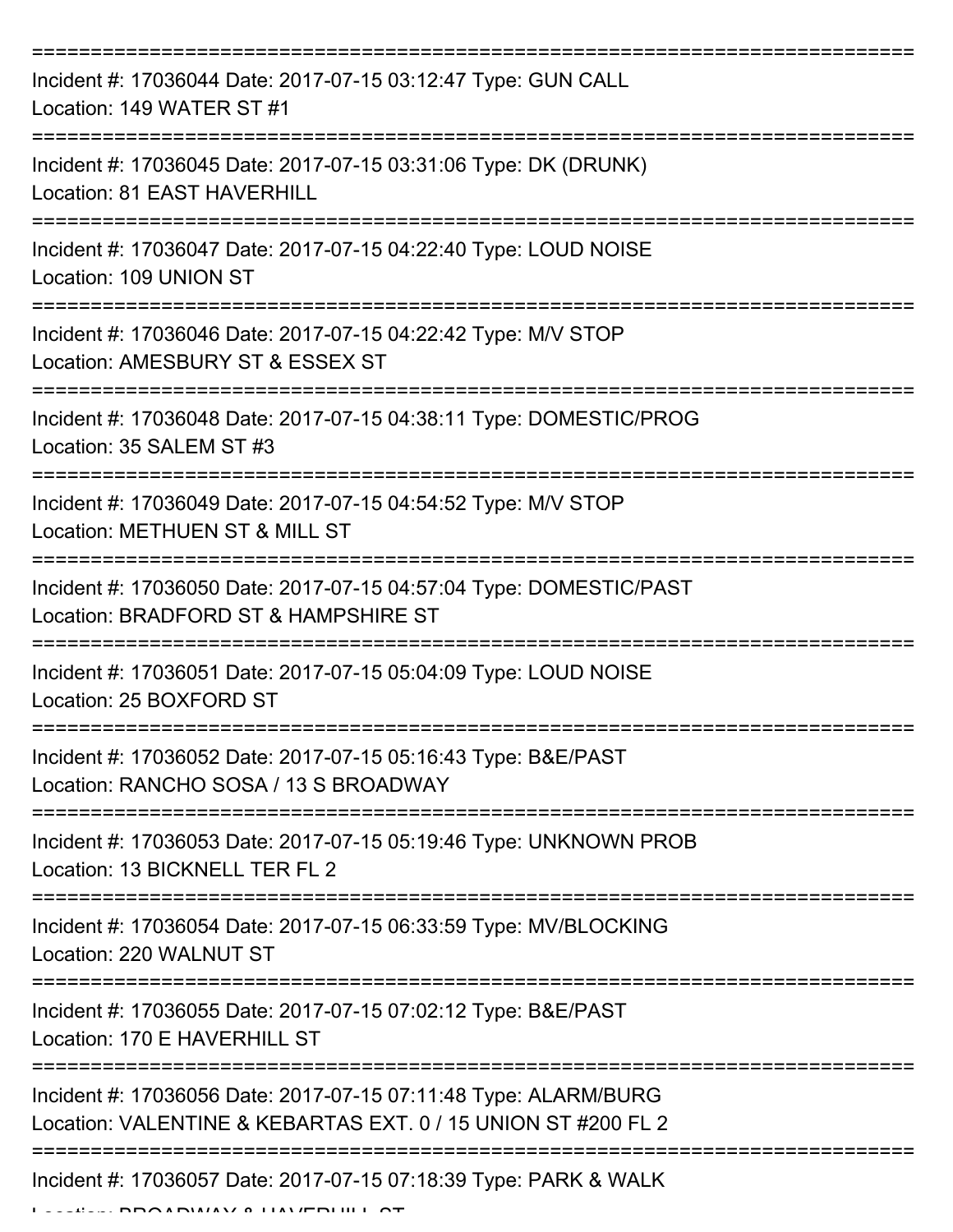| Incident #: 17036058 Date: 2017-07-15 08:22:18 Type: M/V STOP<br><b>Location: WINTER ST</b>                              |
|--------------------------------------------------------------------------------------------------------------------------|
| Incident #: 17036059 Date: 2017-07-15 08:34:18 Type: WARRANT SERVE<br>Location: BROADWAY & TREMONT ST                    |
| Incident #: 17036060 Date: 2017-07-15 08:39:28 Type: M/V STOP<br>Location: MERRIMACK ST & S BROADWAY                     |
| Incident #: 17036061 Date: 2017-07-15 09:03:49 Type: PARK & WALK<br>Location: BROADWAY & HAVERHILL ST                    |
| Incident #: 17036062 Date: 2017-07-15 09:12:13 Type: ALARM/BURG<br>Location: CARIB CALLING CENTER / 105 JACKSON ST       |
| Incident #: 17036063 Date: 2017-07-15 09:27:51 Type: ALARM/BURG<br>Location: BEACON CTS / 71 DUCKETT AV                  |
| Incident #: 17036064 Date: 2017-07-15 09:36:39 Type: MAN DOWN<br>Location: D AND B MARKET / 273 S UNION ST               |
| Incident #: 17036065 Date: 2017-07-15 09:43:21 Type: SEX OFFENDER<br>Location: LAWRENCE POLICE DEPARTMENT / 90 LOWELL ST |
| Incident #: 17036066 Date: 2017-07-15 09:50:40 Type: M/V STOP<br>Location: 141 AMESBURY ST                               |
| Incident #: 17036067 Date: 2017-07-15 09:53:38 Type: GENERAL SERV<br>Location: RANCHO BRAZIL / 13 S BROADWAY             |
| Incident #: 17036068 Date: 2017-07-15 09:57:24 Type: TOW OF M/V<br>Location: 112 PHILLIPS ST                             |
| Incident #: 17036070 Date: 2017-07-15 09:57:36 Type: SUS PERS/MV<br>Location: BOXFORD ST & PHILLIPS ST                   |
| Incident #: 17036069 Date: 2017-07-15 09:59:25 Type: M/V STOP<br>Location: BROADWAY & HAVERHILL ST                       |
| Incident #: 17036071 Date: 2017-07-15 10:05:28 Type: COUNTERFEIT                                                         |

Location: 104 S BBOADWAY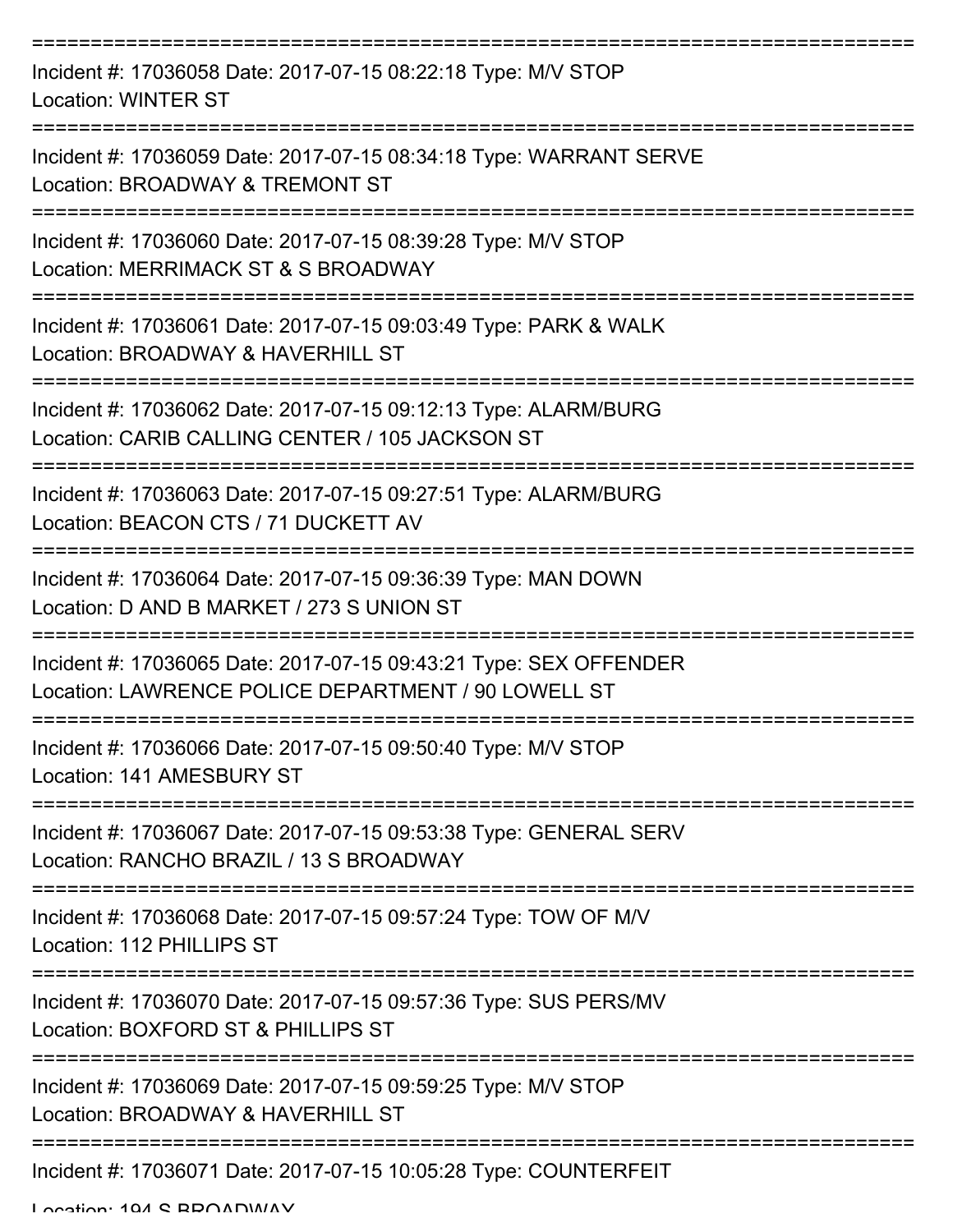| Incident #: 17036072 Date: 2017-07-15 10:15:03 Type: MV/BLOCKING<br>Location: 58 DORCHESTER ST                         |
|------------------------------------------------------------------------------------------------------------------------|
| Incident #: 17036073 Date: 2017-07-15 10:16:17 Type: M/V STOP<br>Location: 187 LAWRENCE ST                             |
| Incident #: 17036074 Date: 2017-07-15 10:21:02 Type: M/V STOP<br><b>Location: 18 TRENTON ST</b>                        |
| Incident #: 17036075 Date: 2017-07-15 10:21:52 Type: CK WELL BEING<br>Location: 65 UNION ST #APTZ3                     |
| Incident #: 17036076 Date: 2017-07-15 10:23:33 Type: ALARM/BURG<br>Location: LAWRENCE SENIOR CENTER / 155 HAVERHILL ST |
| Incident #: 17036077 Date: 2017-07-15 10:55:02 Type: TOW OF M/V<br>Location: 390 MARKET ST                             |
| Incident #: 17036078 Date: 2017-07-15 10:57:34 Type: M/V STOP<br>Location: 158 JACKSON ST                              |
| Incident #: 17036079 Date: 2017-07-15 11:03:44 Type: M/V STOP<br>Location: 194 JACKSON ST                              |
| Incident #: 17036080 Date: 2017-07-15 11:05:59 Type: LOUD NOISE<br>Location: 34 PARKER ST                              |
| Incident #: 17036082 Date: 2017-07-15 11:09:56 Type: LOUD NOISE<br>Location: 130 HIGH ST                               |
| Incident #: 17036081 Date: 2017-07-15 11:10:02 Type: M/V STOP<br>Location: 126 BERKELEY ST                             |
| Incident #: 17036083 Date: 2017-07-15 11:30:02 Type: TOW OF M/V<br>Location: 195 S UNION ST                            |
| Incident #: 17036085 Date: 2017-07-15 11:34:12 Type: SUICIDE ATTEMPT<br>Location: 5 THOMAS RD                          |
| Incident #: 17036084 Date: 2017-07-15 11:34:13 Type: M/V STOP<br>Location: 43 MYRTLE ST                                |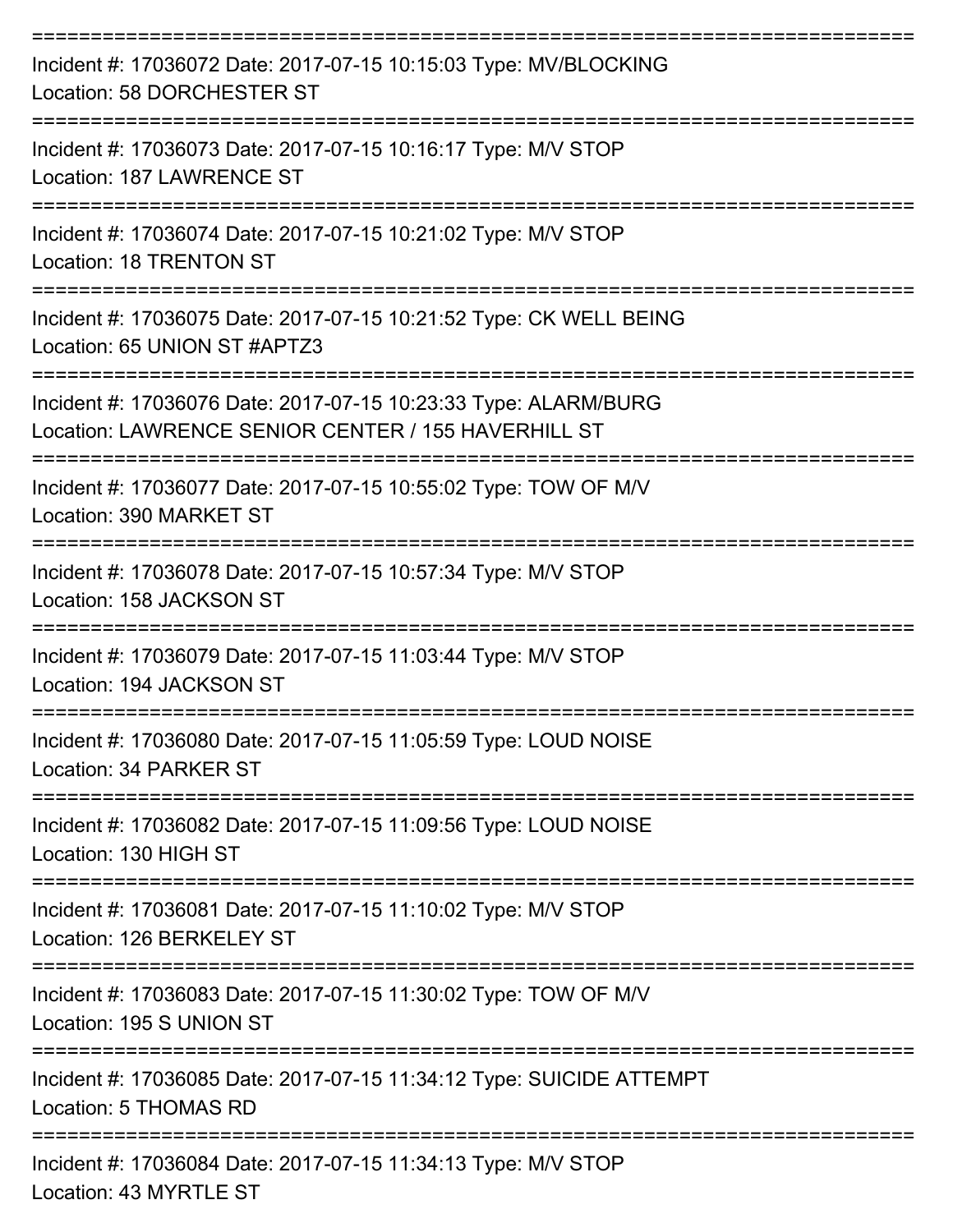Incident #: 17036086 Date: 2017-07-15 11:35:14 Type: EXTRA SURVEIL Location: 360 BROADWAY =========================================================================== Incident #: 17036087 Date: 2017-07-15 11:42:13 Type: PARK & WALK Location: BROADWAY & HAVERHILL ST =========================================================================== Incident #: 17036088 Date: 2017-07-15 11:51:50 Type: M/V STOP Location: AMESBURY ST & METHUEN ST =========================================================================== Incident #: 17036089 Date: 2017-07-15 11:58:31 Type: MEDIC SUPPORT Location: BROADWAY & HAVERHILL ST =========================================================================== Incident #: 17036090 Date: 2017-07-15 12:36:53 Type: LOUD NOISE Location: 18 MARIE LN =========================================================================== Incident #: 17036091 Date: 2017-07-15 12:45:23 Type: AUTO ACC/UNK PI Location: AMESBURY ST & LOWELL ST =========================================================================== Incident #: 17036092 Date: 2017-07-15 13:02:18 Type: ALARM/BURG Location: CITY HALL ANNEX / 237 ESSEX ST =========================================================================== Incident #: 17036093 Date: 2017-07-15 13:14:26 Type: NOISE ORD Location: 75 77 AVON ST =========================================================================== Incident #: 17036094 Date: 2017-07-15 13:17:40 Type: M/V STOP Location: ESSEX ST & HAMPSHIRE ST =========================================================================== Incident #: 17036095 Date: 2017-07-15 13:21:45 Type: LOUD NOISE Location: 75-77 AVON ST =========================================================================== Incident #: 17036096 Date: 2017-07-15 13:45:30 Type: NOISE ORD Location: 75-77 AVON ST =========================================================================== Incident #: 17036097 Date: 2017-07-15 13:50:55 Type: M/V STOP Location: BROADWAY & METHUEN ST =========================================================================== Incident #: 17036098 Date: 2017-07-15 14:03:25 Type: M/V STOP Location: 117 LAWRENCE ST =========================================================================== Incident #: 17036099 Date: 2017-07-15 14:19:15 Type: FIGHT Location: BURGER KING / 187 BROADWAY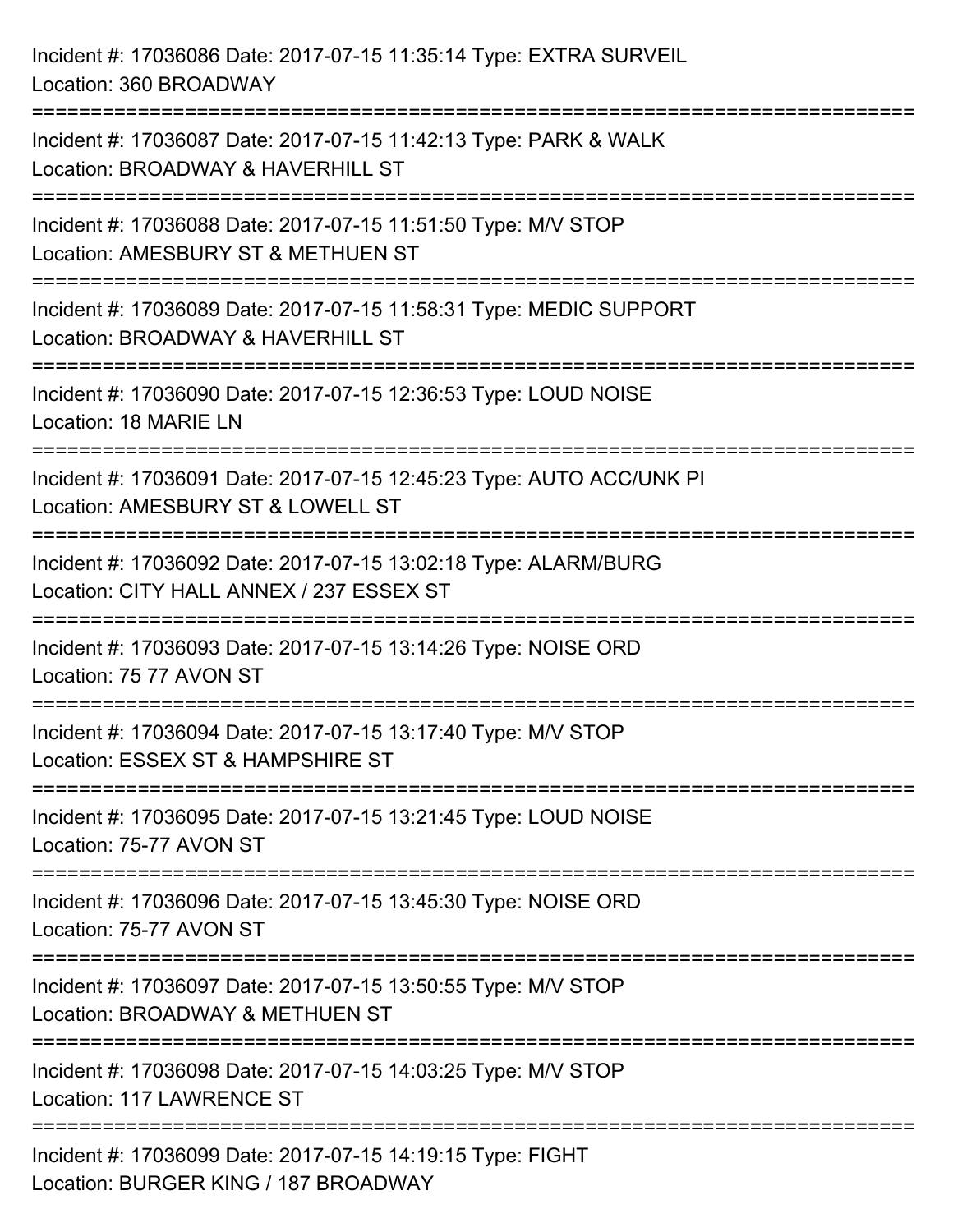| Incident #: 17036100 Date: 2017-07-15 14:35:20 Type: SUS PERS/MV<br>Location: HENNESSEY SCHOOL / 122 HANCOCK ST                      |
|--------------------------------------------------------------------------------------------------------------------------------------|
| Incident #: 17036103 Date: 2017-07-15 14:38:03 Type: THREATS<br>Location: 51 PEARL ST #2                                             |
| Incident #: 17036101 Date: 2017-07-15 14:38:24 Type: AUTO ACC/NO PI<br>Location: ANDOVER ST & PARKER ST                              |
| Incident #: 17036102 Date: 2017-07-15 14:38:57 Type: MV/BLOCKING<br>Location: 188 PROSPECT ST                                        |
| Incident #: 17036104 Date: 2017-07-15 14:40:24 Type: M/V STOP<br>Location: AMES ST & LOWELL ST                                       |
| Incident #: 17036105 Date: 2017-07-15 15:05:54 Type: ALARM/BURG<br>Location: LAWRENCE TANK / 26 WENDELL ST                           |
| Incident #: 17036106 Date: 2017-07-15 15:08:28 Type: A&B PAST<br>Location: 5 ODILE CT                                                |
| Incident #: 17036107 Date: 2017-07-15 15:10:57 Type: AUTO ACC/NO PI<br>Location: 298 LAWRENCE ST                                     |
| Incident #: 17036108 Date: 2017-07-15 15:53:12 Type: MAN DOWN<br>Location: HEWITTS PACKAGE STORE, INCORP / 109 LAWRENCE ST           |
| Incident #: 17036109 Date: 2017-07-15 16:08:21 Type: AUTO ACC/NO PI<br>Location: CENTRAL CATHOLIC HIGH SCHOOL / 300 HAMPSHIRE ST     |
| Incident #: 17036110 Date: 2017-07-15 16:25:04 Type: AUTO ACC/NO PI<br>Location: ABBOTT ST & PHILLIPS ST                             |
| Incident #: 17036111 Date: 2017-07-15 16:30:25 Type: AUTO ACC/NO PI<br>Location: 106 E HAVERHILL ST<br>-----------                   |
| Incident #: 17036112 Date: 2017-07-15 16:55:08 Type: NOISE ORD<br>Location: 212 WATER ST                                             |
| =====================<br>Incident #: 17036113 Date: 2017-07-15 17:00:30 Type: ALARM/BURG<br>Location: AROMA SALON / 225 ESSEX ST #1B |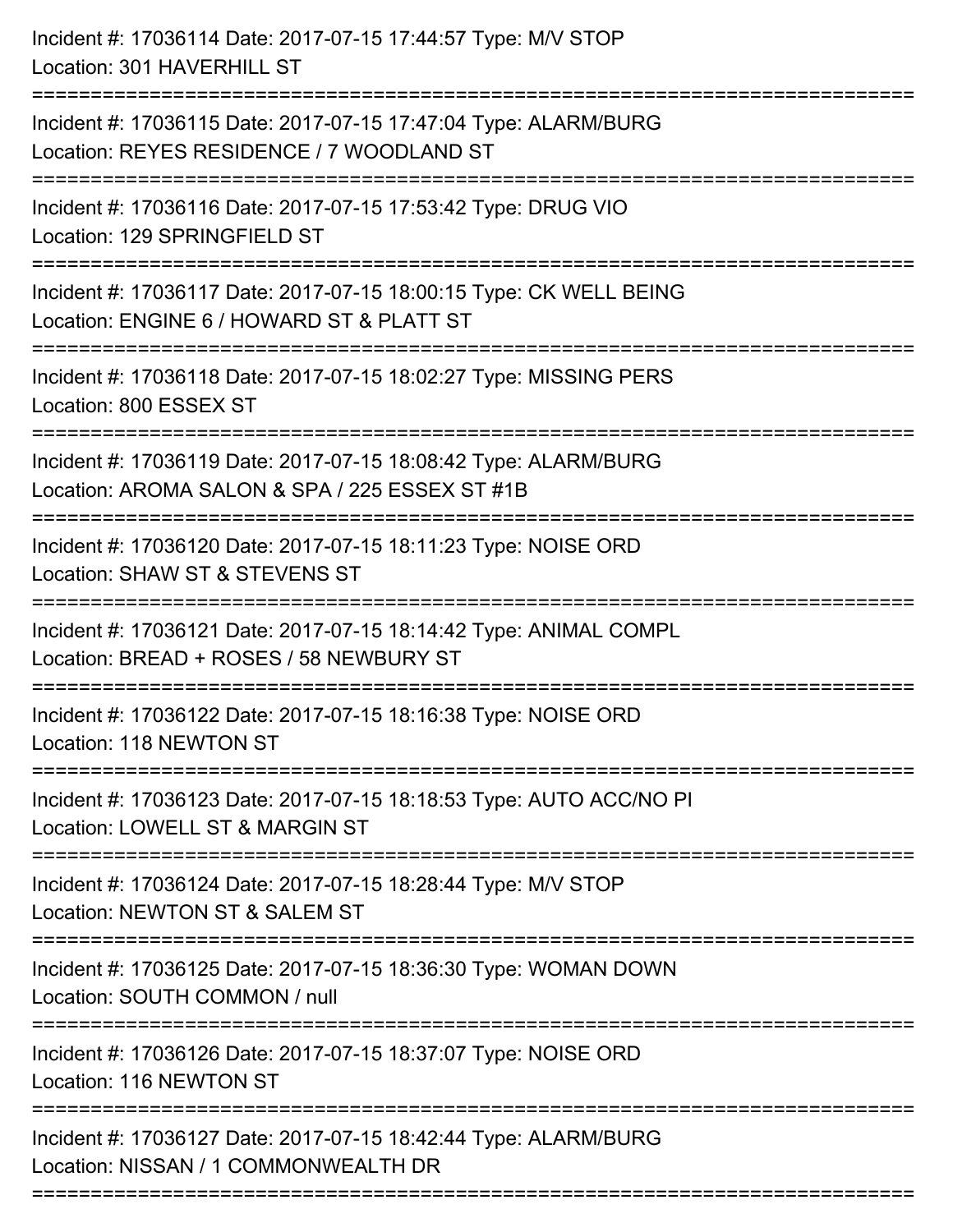Location: 74 UNION ST #33

| Incident #: 17036129 Date: 2017-07-15 18:48:10 Type: NOISE ORD<br>Location: 42 STORROW ST                     |
|---------------------------------------------------------------------------------------------------------------|
| Incident #: 17036130 Date: 2017-07-15 18:51:33 Type: NOISE ORD<br>Location: 53-55 GREENWOOD ST                |
| Incident #: 17036131 Date: 2017-07-15 18:52:17 Type: NOISE ORD<br>Location: 30 MARGIN ST                      |
| Incident #: 17036132 Date: 2017-07-15 18:54:52 Type: UNWANTEDGUEST<br>Location: SUPER LIQUORS / 35 S BROADWAY |
| Incident #: 17036133 Date: 2017-07-15 18:56:41 Type: ANIMAL COMPL<br><b>Location: 58 NEWBURY ST</b>           |
| Incident #: 17036134 Date: 2017-07-15 19:01:20 Type: NOISE ORD<br>Location: BOXFORD ST & FOSTER ST            |
| Incident #: 17036135 Date: 2017-07-15 19:05:46 Type: NOISE ORD<br>Location: 35 DURHAM ST                      |
| Incident #: 17036136 Date: 2017-07-15 19:10:03 Type: NOISE ORD<br>Location: 15 FALMOUTH ST                    |
| Incident #: 17036138 Date: 2017-07-15 19:18:26 Type: DOMESTIC/PROG<br>Location: 30 ORCHARD ST FL 1            |
| Incident #: 17036137 Date: 2017-07-15 19:18:50 Type: NOISE ORD<br>Location: 19 W DALTON ST                    |
| Incident #: 17036139 Date: 2017-07-15 19:21:59 Type: NOISE ORD<br>Location: 116-118 NEWTON ST                 |
| Incident #: 17036140 Date: 2017-07-15 19:24:50 Type: NOISE ORD<br>Location: 36 CANTON ST                      |
| Incident #: 17036141 Date: 2017-07-15 19:27:47 Type: FIRE<br>Location: WEST STREET PARK / null                |
|                                                                                                               |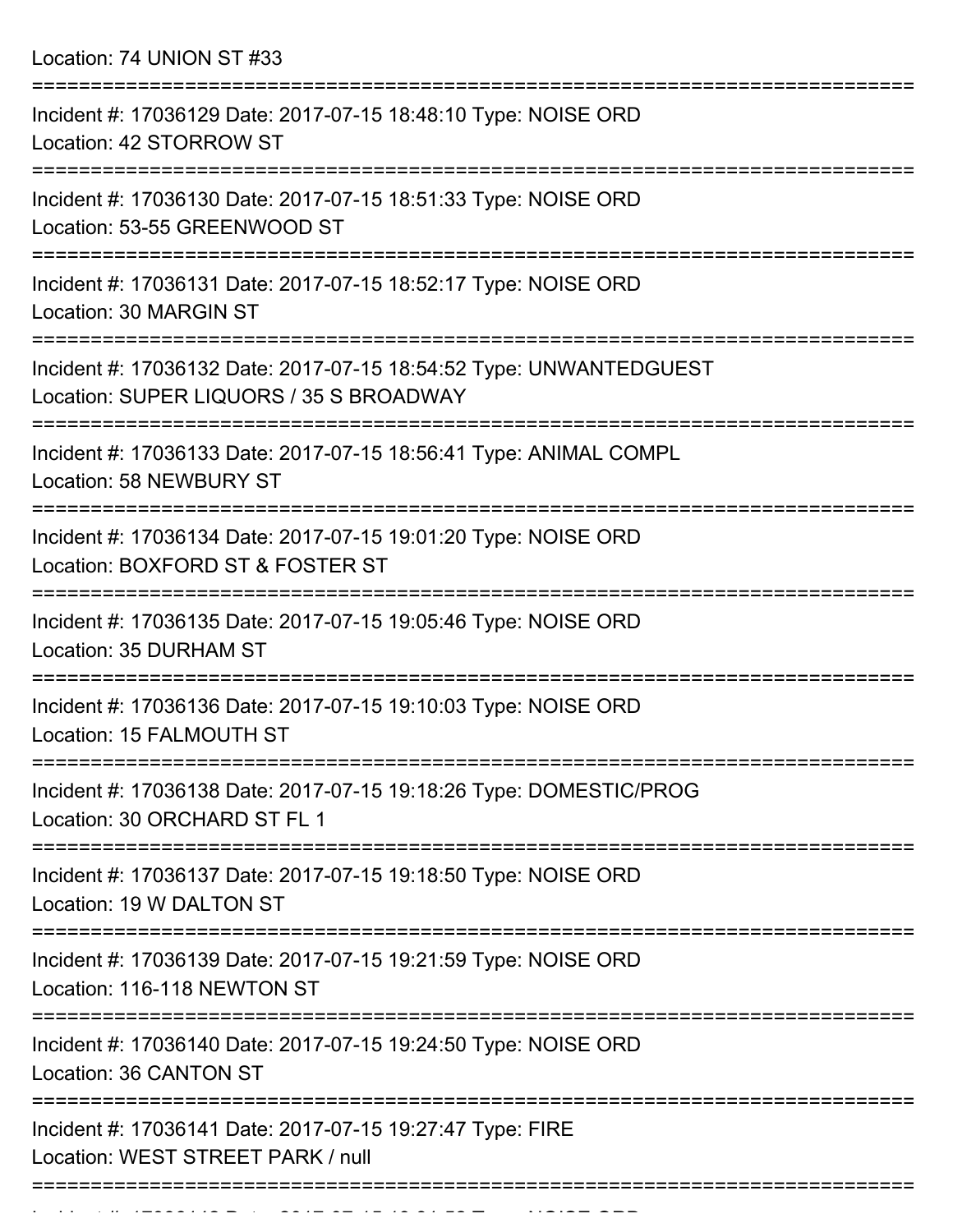Location: DRACUT ST & STATE ST =========================================================================== Incident #: 17036143 Date: 2017-07-15 19:45:05 Type: CK WELL BEING Location: 59 TREMONT ST #204 =========================================================================== Incident #: 17036145 Date: 2017-07-15 19:47:19 Type: A&B PAST Location: 83 ALLSTON ST FL 1 =========================================================================== Incident #: 17036144 Date: 2017-07-15 19:47:40 Type: NOISE ORD Location: 35 DURHAM ST =========================================================================== Incident #: 17036146 Date: 2017-07-15 19:48:21 Type: NOISE ORD Location: HAMILTON ST & SUMNER AV =========================================================================== Incident #: 17036147 Date: 2017-07-15 20:02:48 Type: TENANT PROB Location: 69 FERN ST =========================================================================== Incident #: 17036148 Date: 2017-07-15 20:08:52 Type: M/V STOP Location: MERRIMACK ST & PARKER ST =========================================================================== Incident #: 17036149 Date: 2017-07-15 20:11:31 Type: NOISE ORD Location: 130 HIGH ST =========================================================================== Incident #: 17036150 Date: 2017-07-15 20:14:33 Type: M/V STOP Location: 33 MAY ST =========================================================================== Incident #: 17036151 Date: 2017-07-15 20:14:52 Type: 911 HANG UP Location: 180 CRAWFORD ST =========================================================================== Incident #: 17036153 Date: 2017-07-15 20:16:45 Type: NEIGHBOR PROB Location: 59 TREMONT ST #305 =========================================================================== Incident #: 17036152 Date: 2017-07-15 20:17:31 Type: SUS PERS/MV Location: 89 INMAN ST =========================================================================== Incident #: 17036154 Date: 2017-07-15 20:19:41 Type: ALARM/BURG Location: TENARES COMMUNICATION / 473 ESSEX ST =========================================================================== Incident #: 17036155 Date: 2017-07-15 20:28:24 Type: NOISE ORD Location: 136 EXCHANGE ST =====================================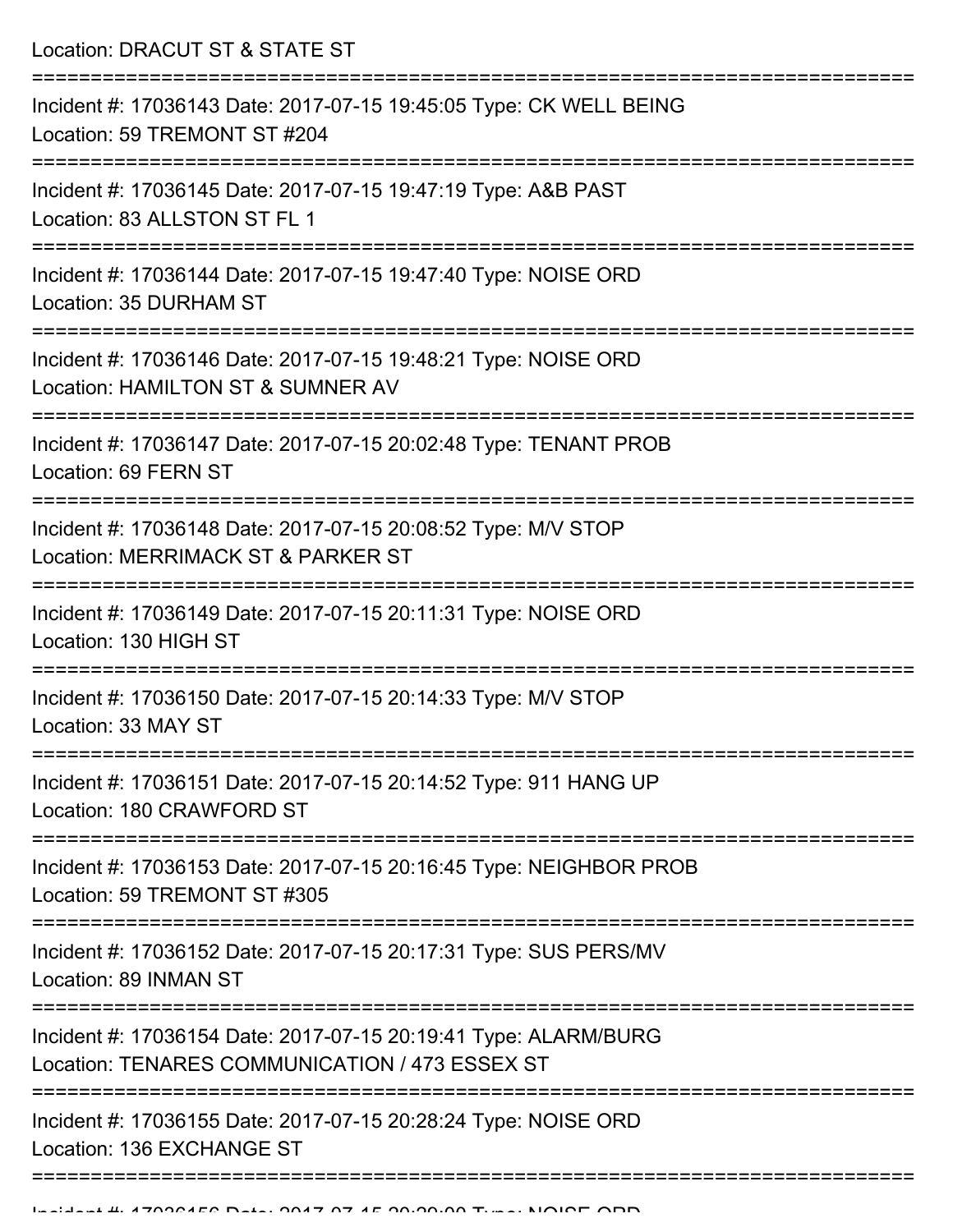| Location: HAMILTON ST & SUMNER AV                                                                                   |
|---------------------------------------------------------------------------------------------------------------------|
| Incident #: 17036157 Date: 2017-07-15 20:37:48 Type: M/V STOP<br>Location: AMESBURY & LOWELL                        |
| Incident #: 17036158 Date: 2017-07-15 20:38:12 Type: M/V STOP<br>Location: 360 BROADWAY                             |
| Incident #: 17036159 Date: 2017-07-15 20:42:10 Type: SUS PERS/MV<br>Location: CROSS & BROADWAY                      |
| Incident #: 17036160 Date: 2017-07-15 20:42:28 Type: NOISE ORD<br>Location: 214 BROADWAY                            |
| Incident #: 17036161 Date: 2017-07-15 20:43:37 Type: NOISE ORD<br>Location: 116-118 NEWTON ST                       |
| Incident #: 17036162 Date: 2017-07-15 20:47:47 Type: NOISE ORD<br>Location: 248 BROADWAY                            |
| Incident #: 17036163 Date: 2017-07-15 20:50:42 Type: SUS PERS/MV<br>Location: BRADFORD ST & BROADWAY                |
| Incident #: 17036164 Date: 2017-07-15 20:55:18 Type: SUICIDE ATTEMPT<br>Location: 210 MERRIMACK ST #509             |
| :=====================<br>Incident #: 17036165 Date: 2017-07-15 21:03:30 Type: NOISE ORD<br>Location: 98 FARNHAM ST |
| Incident #: 17036166 Date: 2017-07-15 21:07:29 Type: NOISE ORD<br>Location: 9 EASTON ST                             |
| Incident #: 17036167 Date: 2017-07-15 21:07:41 Type: ANIMAL COMPL<br>Location: SAL'S RESTURANT / 354 MERRIMACK ST   |
| Incident #: 17036168 Date: 2017-07-15 21:09:04 Type: FIRE WORKS<br>Location: 134 CHESTER ST                         |
| Incident #: 17036169 Date: 2017-07-15 21:21:34 Type: FIRE WORKS<br>Location: S BROADWAY & SHAW ST                   |
| ______________________<br>Incident #: 17036170 Date: 2017-07-15 21:22:54 Type: NOISE ORD                            |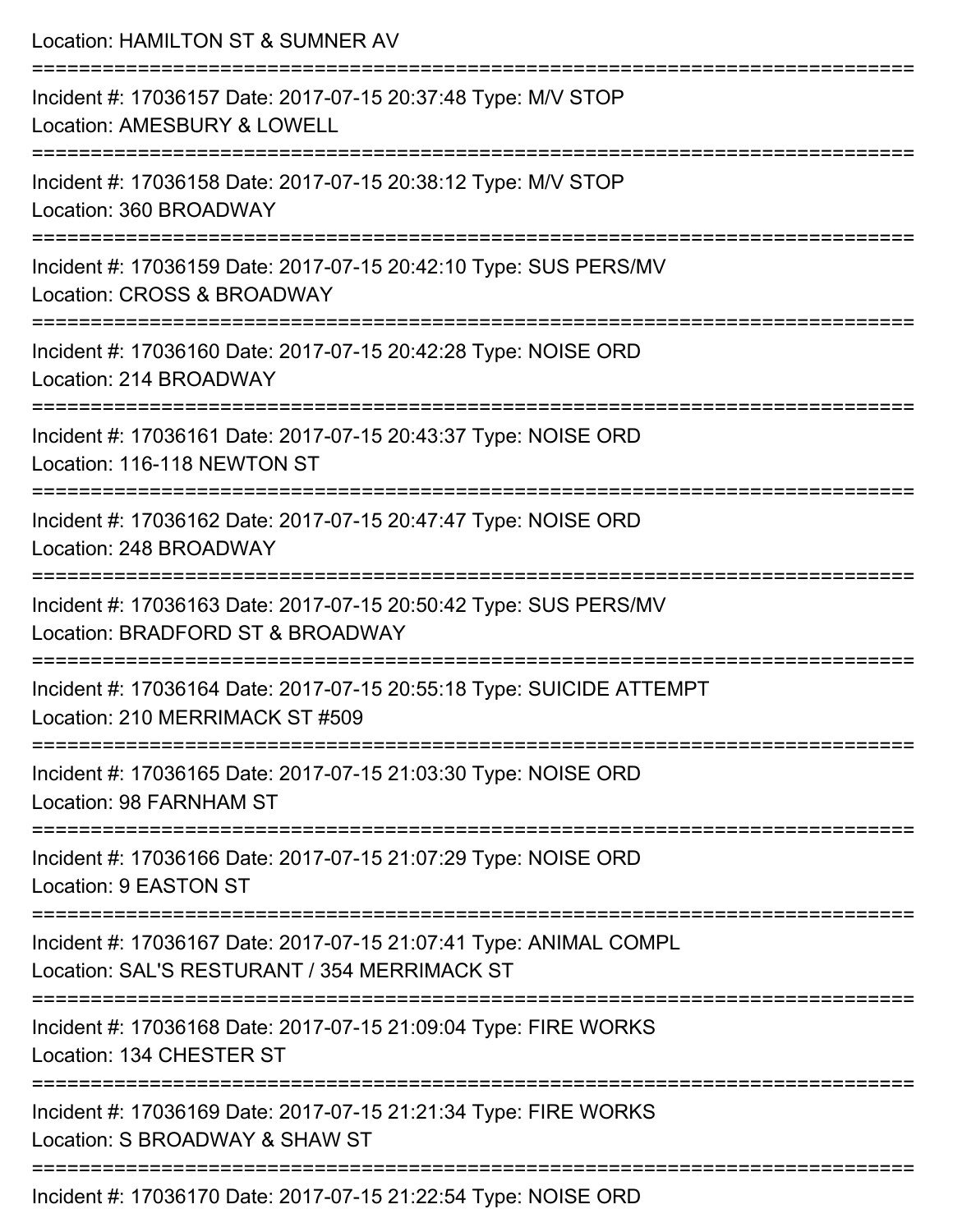| Incident #: 17036172 Date: 2017-07-15 21:24:10 Type: NOISE ORD<br><b>Location: JAMAICA ST</b>                   |
|-----------------------------------------------------------------------------------------------------------------|
| Incident #: 17036171 Date: 2017-07-15 21:25:08 Type: B&E/PAST<br>Location: 19 OHIO AV FL 2                      |
| Incident #: 17036174 Date: 2017-07-15 21:28:08 Type: MAL DAMAGE<br>Location: 77 S UNION ST #109                 |
| Incident #: 17036173 Date: 2017-07-15 21:29:27 Type: SHOTS FIRED<br>Location: 22 BROOK ST                       |
| Incident #: 17036175 Date: 2017-07-15 21:30:03 Type: A&B D/W PAST<br>Location: 2 KENDALL ST                     |
| Incident #: 17036176 Date: 2017-07-15 21:56:45 Type: GENERAL SERV<br>Location: BROTHERS PIZZA / 149 LAWRENCE ST |
| Incident #: 17036177 Date: 2017-07-15 21:57:21 Type: NOISE ORD<br>Location: BENNINGTON ST & LAWRENCE ST         |
| Incident #: 17036178 Date: 2017-07-15 21:58:25 Type: NOISE ORD<br>Location: 67 NEWTON ST                        |
| Incident #: 17036179 Date: 2017-07-15 22:03:23 Type: CRUISER ACCID<br>Location: 266 BROADWAY<br>=============== |
| Incident #: 17036180 Date: 2017-07-15 22:04:07 Type: MAN DOWN<br>Location: 175 S BROADWAY                       |
| Incident #: 17036181 Date: 2017-07-15 22:15:48 Type: DISTURBANCE<br>Location: FRANKLIN ST & TREMONT ST          |
| Incident #: 17036183 Date: 2017-07-15 22:22:04 Type: TRESPASSING<br>Location: 114 WALNUT ST FL 1                |
| Incident #: 17036182 Date: 2017-07-15 22:22:12 Type: NOISE ORD<br>Location: 54 FLORENCE AV                      |
| Incident #: 17036184 Date: 2017-07-15 22:30:38 Type: A&B D/W PAST                                               |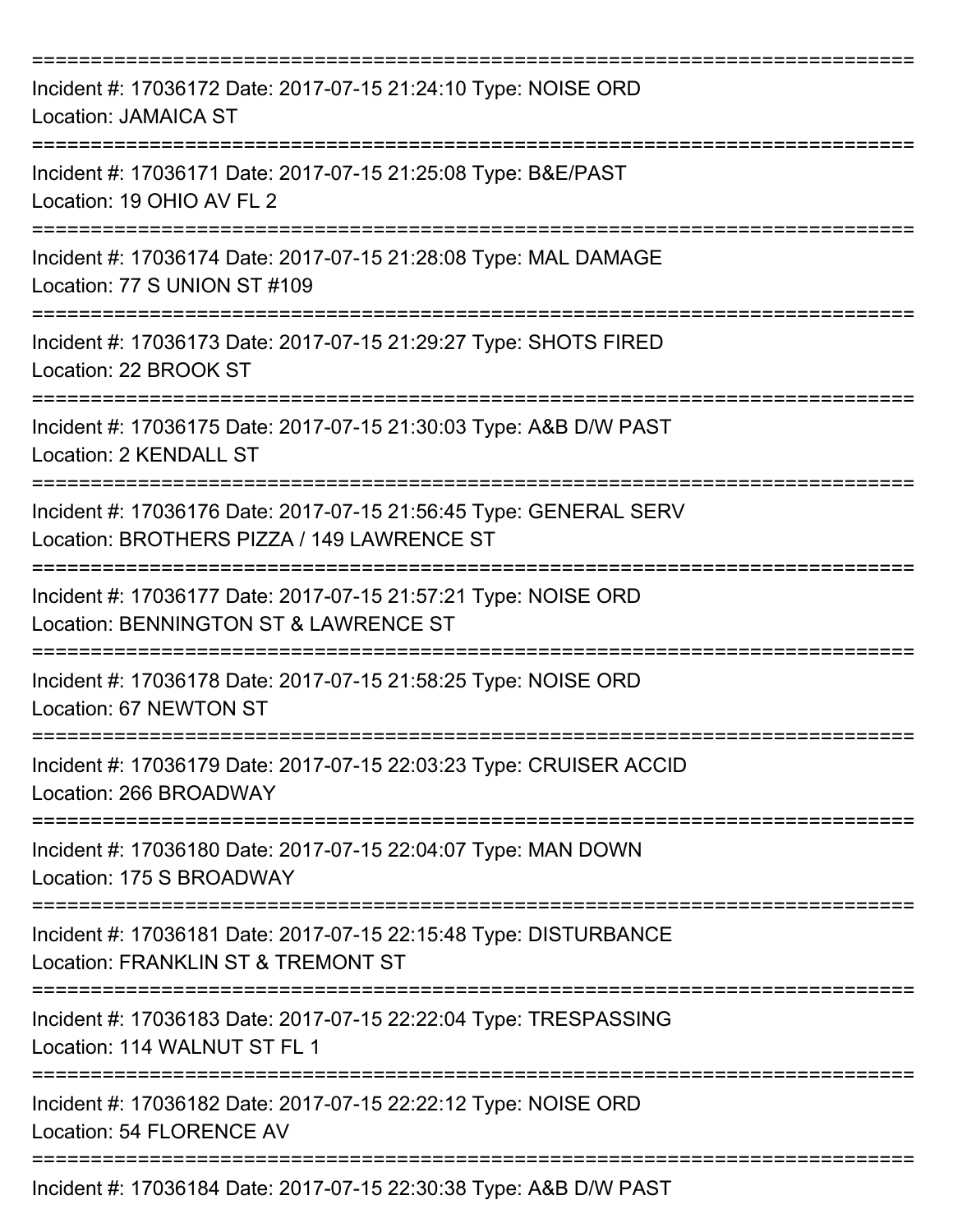| Incident #: 17036185 Date: 2017-07-15 22:30:46 Type: AUTO ACC/NO PI<br>Location: MYRTLE ST & SPRUCE ST |
|--------------------------------------------------------------------------------------------------------|
| Incident #: 17036186 Date: 2017-07-15 22:31:23 Type: NOISE ORD<br>Location: BOXFORD ST & FOSTER ST     |
| Incident #: 17036187 Date: 2017-07-15 22:42:26 Type: VIO CITY ORD<br>Location: 112 SPRINGFIELD ST      |
| Incident #: 17036188 Date: 2017-07-15 22:45:14 Type: SUS PERS/MV<br>Location: 485 HOWARD ST            |
| Incident #: 17036189 Date: 2017-07-15 22:48:20 Type: M/V STOP<br>Location: CANAL ST & FRANKLIN ST      |
| Incident #: 17036190 Date: 2017-07-15 22:49:04 Type: M/V STOP<br>Location: KINGSTON ST & S BROADWAY    |
| Incident #: 17036192 Date: 2017-07-15 22:51:49 Type: SUICIDE ATTEMPT<br>Location: 4 UNION ST           |
| Incident #: 17036191 Date: 2017-07-15 22:53:23 Type: NOISE ORD<br>Location: ANDOVER ST & FRONT ST      |
| Incident #: 17036193 Date: 2017-07-15 22:54:28 Type: LOUD NOISE<br>Location: 50 FLORAL ST              |
| Incident #: 17036194 Date: 2017-07-15 22:56:41 Type: DOMESTIC/PAST<br>Location: 254 SALEM              |
| Incident #: 17036195 Date: 2017-07-15 23:00:09 Type: LOUD NOISE<br>Location: 38 E. HAVERHILL ST        |
| Incident #: 17036196 Date: 2017-07-15 23:02:09 Type: FIRE WORKS<br>Location: 31 EASTON ST              |
| Incident #: 17036197 Date: 2017-07-15 23:04:54 Type: NOISE ORD<br>Location: 36 CANTON ST               |
| Incident #: 17036198 Date: 2017-07-15 23:07:38 Type: FIRE WORKS                                        |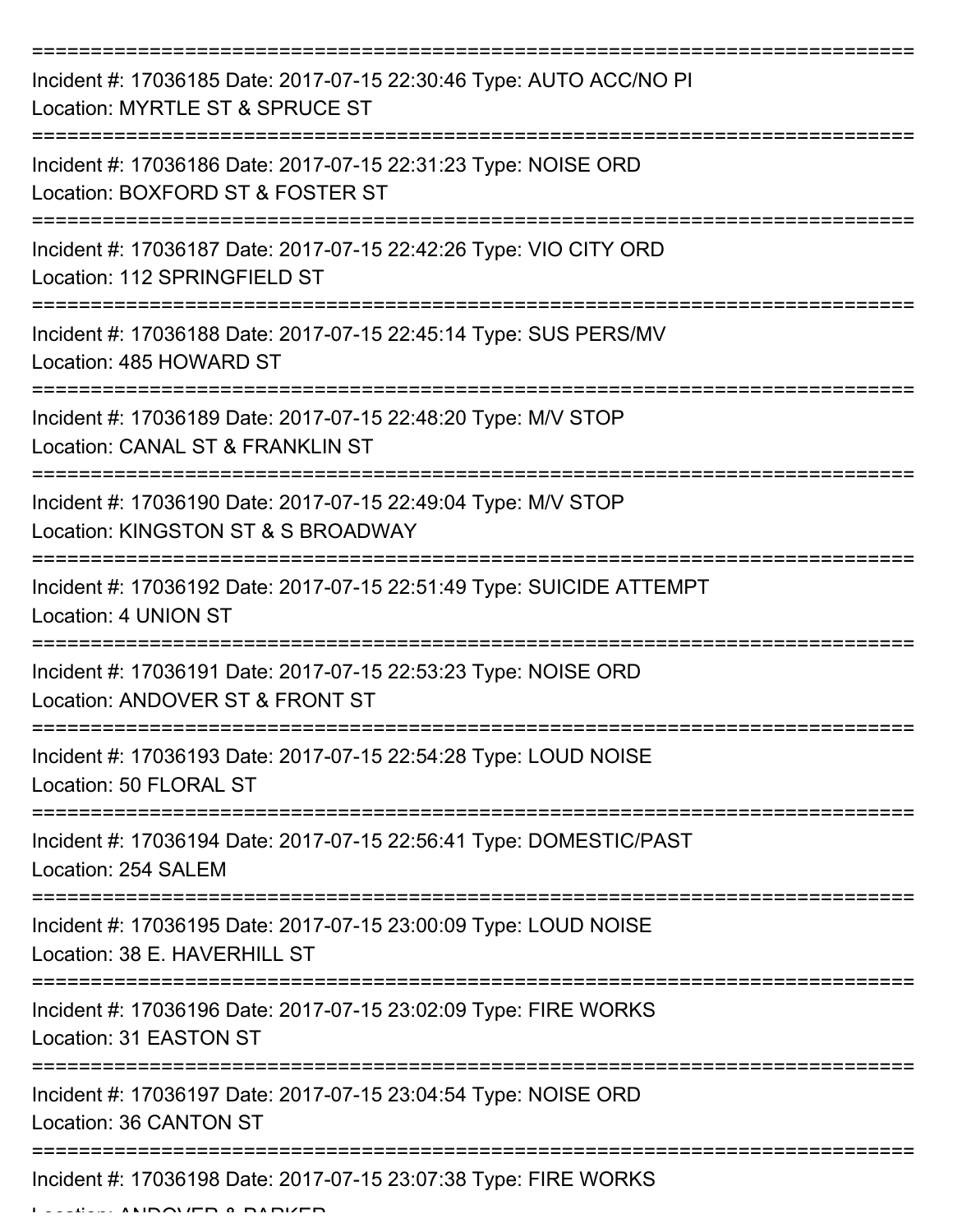| Incident #: 17036199 Date: 2017-07-15 23:07:57 Type: LOUD NOISE<br>Location: 131 SPRINGFIELD ST FL 1 REAR |
|-----------------------------------------------------------------------------------------------------------|
| Incident #: 17036200 Date: 2017-07-15 23:09:26 Type: FIRE WORKS<br>Location: BOWDOIN ST                   |
| Incident #: 17036201 Date: 2017-07-15 23:11:37 Type: NOISE ORD<br>Location: 50 FLORAL ST                  |
| Incident #: 17036202 Date: 2017-07-15 23:12:21 Type: NOISE ORD<br>Location: 197-199 ABBOTT ST             |
| Incident #: 17036204 Date: 2017-07-15 23:12:21 Type: MISSING PERS<br>Location: 622 LOWELL ST              |
| Incident #: 17036203 Date: 2017-07-15 23:13:16 Type: LOUD NOISE<br>Location: 115 UNION ST                 |
| Incident #: 17036205 Date: 2017-07-15 23:16:31 Type: NOISE ORD<br>Location: 111 LOWELL ST FL 2            |
| Incident #: 17036206 Date: 2017-07-15 23:17:30 Type: NOISE ORD<br>Location: 15 ACTON ST                   |
| Incident #: 17036207 Date: 2017-07-15 23:19:29 Type: LOUD NOISE<br>Location: 122 WEARE ST                 |
| Incident #: 17036208 Date: 2017-07-15 23:19:29 Type: NOISE ORD<br>Location: 110 BENNINGTON ST             |
| Incident #: 17036209 Date: 2017-07-15 23:34:21 Type: NOISE ORD<br>Location: BRUCE ST & THORNDIKE ST       |
| Incident #: 17036210 Date: 2017-07-15 23:37:44 Type: M/V STOP<br>Location: COMMON ST & FRANKLIN ST        |
| Incident #: 17036211 Date: 2017-07-15 23:39:27 Type: NOISE ORD<br>Location: 22 WILMOT ST FL 2             |
| Incident #: 17036212 Date: 2017-07-15 23:51:35 Type: NOISE ORD                                            |

Location: 22 WILLMOT ST